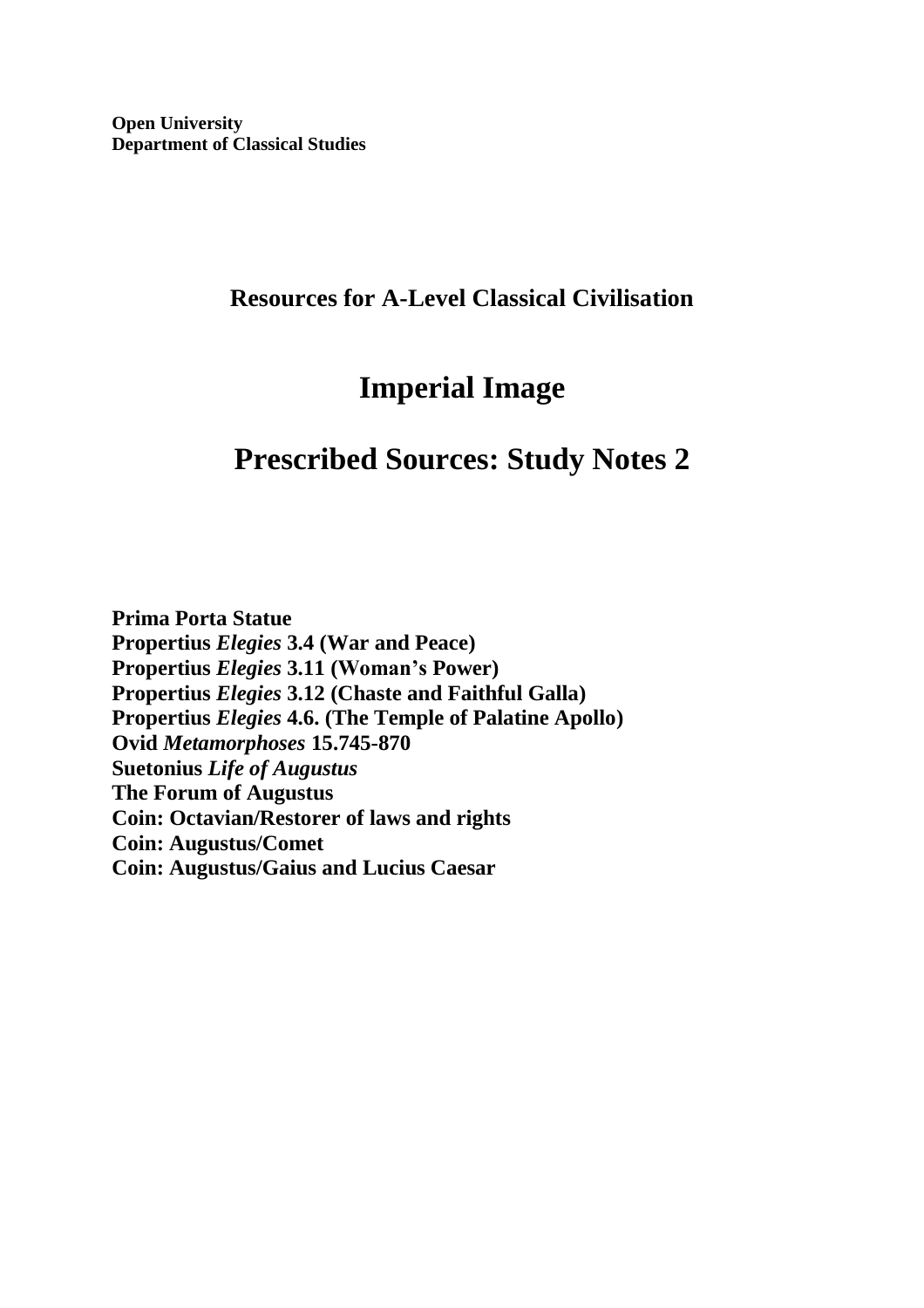#### **Imperial Image Augustus of Prima Porta (Statue)**

| Parthia:<br>Context:<br>What?: Statue of Augustus.<br>Decoration includes a depiction of the return of<br>$\bullet$<br>When?: c. 20 BC.<br>the Parthian standards.<br>Where?: Found at Villa of Livia at Prima Porta.<br>Crassus lost these legionary standards to the<br>$\bullet$<br>Material: Marble (may have been a copy of a bronze statue<br>Parthians in 53 BC. 40,000 Roman soldiers were<br>set up elsewhere in Rome).<br>killed.<br>Height: 2.08 metres.<br>Tiberius negotiated the return of the standards in<br>$\bullet$<br>20 BC.<br>The return of the standards was presented as<br>$\bullet$<br>Parthia submitting to Roman control, but Parthia<br>remained an independent state.<br><b>Stance/Posture:</b><br>At the Feet:<br>Standing statue of a male.<br>Adjacent to the right leg is a cupid riding a<br>$\bullet$<br>$\bullet$<br>dolphin.<br>The figure appears young and athletic.<br>$\bullet$<br>This addition gave stability to the statue.<br>Musculature is defined in the arms, legs and<br>$\bullet$<br>$\bullet$<br>The dolphin recalls Venus' birth from the sea.<br>breastplate.<br>$\bullet$<br>The pose and weight distribution echoes the<br>Venus was the mother of Aeneas, an ancestor of<br>$\bullet$<br>$\bullet$<br>Doryphoros statue type, an embodiment of<br>the Julian clan.<br>physical perfection.<br>Cupid was the son of Venus.<br>$\bullet$<br>The right hand is raised as if the figure is<br>The dolphin may also recall the naval victory at<br>$\bullet$<br>addressing a crowd or troops (adlocutio).<br>Actium.<br>The left arm is positioned as if holding a pole<br>$\bullet$<br>(perhaps a spear or staff or standard).<br>The statue would originally have been painted.<br>$\bullet$<br><b>Breastplate - Centre:</b><br>Dress:<br>Cuirass and tunic.<br>A Parthian (with beard & trousers) returns a<br>$\bullet$<br>$\bullet$<br>legionary standard to another figure who holds<br>Cloak wrapped around the waist.<br>$\bullet$<br>out arms to receive it.<br>Bare feet (usually reserved for depictions of gods<br>$\bullet$<br>The recipient could be Tiberius, a general or<br>and heroes) - perhaps suggesting that Augustus<br>$\bullet$<br>Mars Ultor.<br>was more than a mere mortal.<br>The recipient wears a Phrygian cap $-$ a hint<br>Or does statue post-date Augustus' death?<br>$\bullet$<br>perhaps at Trojan ancestry.<br>The scene of the return of the standards is<br>$\bullet$<br>flanked by figures who are personifications of<br>Rome's allies and conquered provinces.<br><b>Breastplate - Top:</b><br><b>Breastplate - Bottom:</b><br>Bottom left - Apollo (Augustus' patron god)<br>The shoulder straps each have an inward facing<br>$\bullet$<br>$\bullet$<br>sphinx.<br>rides a griffon.<br>Beneath the straps is a representation of the<br>Bottom centre $-$ a woman holding a cornucopia,<br>$\bullet$<br>could be the goddess Pax, more likely Mother<br>heavens.<br>Earth.<br>A central figure pulls a cloth to represent the<br>Bottom right – Diana (so opposite her brother<br>skies.<br>$\bullet$<br>Apollo) riding her favourite animal, a deer.<br>The sun god in chariot, Dawn with a water jug for<br>morning dew, and the moon goddess (Luna) - |                           |                                          |
|------------------------------------------------------------------------------------------------------------------------------------------------------------------------------------------------------------------------------------------------------------------------------------------------------------------------------------------------------------------------------------------------------------------------------------------------------------------------------------------------------------------------------------------------------------------------------------------------------------------------------------------------------------------------------------------------------------------------------------------------------------------------------------------------------------------------------------------------------------------------------------------------------------------------------------------------------------------------------------------------------------------------------------------------------------------------------------------------------------------------------------------------------------------------------------------------------------------------------------------------------------------------------------------------------------------------------------------------------------------------------------------------------------------------------------------------------------------------------------------------------------------------------------------------------------------------------------------------------------------------------------------------------------------------------------------------------------------------------------------------------------------------------------------------------------------------------------------------------------------------------------------------------------------------------------------------------------------------------------------------------------------------------------------------------------------------------------------------------------------------------------------------------------------------------------------------------------------------------------------------------------------------------------------------------------------------------------------------------------------------------------------------------------------------------------------------------------------------------------------------------------------------------------------------------------------------------------------------------------------------------------------------------------------------------------------------------------------------------------------------------------------------------------------------------------------------------------------------------------------------------------------------------------------------------------------------------------------------------------------------------------------------------------------------------------------------------------------------------------------------------------------------------------------------------------------------------------------------------------------------------------|---------------------------|------------------------------------------|
|                                                                                                                                                                                                                                                                                                                                                                                                                                                                                                                                                                                                                                                                                                                                                                                                                                                                                                                                                                                                                                                                                                                                                                                                                                                                                                                                                                                                                                                                                                                                                                                                                                                                                                                                                                                                                                                                                                                                                                                                                                                                                                                                                                                                                                                                                                                                                                                                                                                                                                                                                                                                                                                                                                                                                                                                                                                                                                                                                                                                                                                                                                                                                                                                                                                            |                           |                                          |
|                                                                                                                                                                                                                                                                                                                                                                                                                                                                                                                                                                                                                                                                                                                                                                                                                                                                                                                                                                                                                                                                                                                                                                                                                                                                                                                                                                                                                                                                                                                                                                                                                                                                                                                                                                                                                                                                                                                                                                                                                                                                                                                                                                                                                                                                                                                                                                                                                                                                                                                                                                                                                                                                                                                                                                                                                                                                                                                                                                                                                                                                                                                                                                                                                                                            |                           |                                          |
|                                                                                                                                                                                                                                                                                                                                                                                                                                                                                                                                                                                                                                                                                                                                                                                                                                                                                                                                                                                                                                                                                                                                                                                                                                                                                                                                                                                                                                                                                                                                                                                                                                                                                                                                                                                                                                                                                                                                                                                                                                                                                                                                                                                                                                                                                                                                                                                                                                                                                                                                                                                                                                                                                                                                                                                                                                                                                                                                                                                                                                                                                                                                                                                                                                                            |                           |                                          |
|                                                                                                                                                                                                                                                                                                                                                                                                                                                                                                                                                                                                                                                                                                                                                                                                                                                                                                                                                                                                                                                                                                                                                                                                                                                                                                                                                                                                                                                                                                                                                                                                                                                                                                                                                                                                                                                                                                                                                                                                                                                                                                                                                                                                                                                                                                                                                                                                                                                                                                                                                                                                                                                                                                                                                                                                                                                                                                                                                                                                                                                                                                                                                                                                                                                            |                           |                                          |
|                                                                                                                                                                                                                                                                                                                                                                                                                                                                                                                                                                                                                                                                                                                                                                                                                                                                                                                                                                                                                                                                                                                                                                                                                                                                                                                                                                                                                                                                                                                                                                                                                                                                                                                                                                                                                                                                                                                                                                                                                                                                                                                                                                                                                                                                                                                                                                                                                                                                                                                                                                                                                                                                                                                                                                                                                                                                                                                                                                                                                                                                                                                                                                                                                                                            |                           |                                          |
|                                                                                                                                                                                                                                                                                                                                                                                                                                                                                                                                                                                                                                                                                                                                                                                                                                                                                                                                                                                                                                                                                                                                                                                                                                                                                                                                                                                                                                                                                                                                                                                                                                                                                                                                                                                                                                                                                                                                                                                                                                                                                                                                                                                                                                                                                                                                                                                                                                                                                                                                                                                                                                                                                                                                                                                                                                                                                                                                                                                                                                                                                                                                                                                                                                                            |                           |                                          |
| holding a torch - are also represented.                                                                                                                                                                                                                                                                                                                                                                                                                                                                                                                                                                                                                                                                                                                                                                                                                                                                                                                                                                                                                                                                                                                                                                                                                                                                                                                                                                                                                                                                                                                                                                                                                                                                                                                                                                                                                                                                                                                                                                                                                                                                                                                                                                                                                                                                                                                                                                                                                                                                                                                                                                                                                                                                                                                                                                                                                                                                                                                                                                                                                                                                                                                                                                                                                    |                           |                                          |
| Themes:<br><b>Message:</b>                                                                                                                                                                                                                                                                                                                                                                                                                                                                                                                                                                                                                                                                                                                                                                                                                                                                                                                                                                                                                                                                                                                                                                                                                                                                                                                                                                                                                                                                                                                                                                                                                                                                                                                                                                                                                                                                                                                                                                                                                                                                                                                                                                                                                                                                                                                                                                                                                                                                                                                                                                                                                                                                                                                                                                                                                                                                                                                                                                                                                                                                                                                                                                                                                                 |                           |                                          |
| Imperator - military leadership.<br>Strong military leader.<br>$\bullet$                                                                                                                                                                                                                                                                                                                                                                                                                                                                                                                                                                                                                                                                                                                                                                                                                                                                                                                                                                                                                                                                                                                                                                                                                                                                                                                                                                                                                                                                                                                                                                                                                                                                                                                                                                                                                                                                                                                                                                                                                                                                                                                                                                                                                                                                                                                                                                                                                                                                                                                                                                                                                                                                                                                                                                                                                                                                                                                                                                                                                                                                                                                                                                                   |                           |                                          |
| Pater Patriae - authority father figure.<br>Diplomatic peace.<br>$\bullet$<br>Divine – ancestry $&$ favoured by gods.                                                                                                                                                                                                                                                                                                                                                                                                                                                                                                                                                                                                                                                                                                                                                                                                                                                                                                                                                                                                                                                                                                                                                                                                                                                                                                                                                                                                                                                                                                                                                                                                                                                                                                                                                                                                                                                                                                                                                                                                                                                                                                                                                                                                                                                                                                                                                                                                                                                                                                                                                                                                                                                                                                                                                                                                                                                                                                                                                                                                                                                                                                                                      | Divinely sanctioned rule. | Peace - stability, prosperity, diplomacy |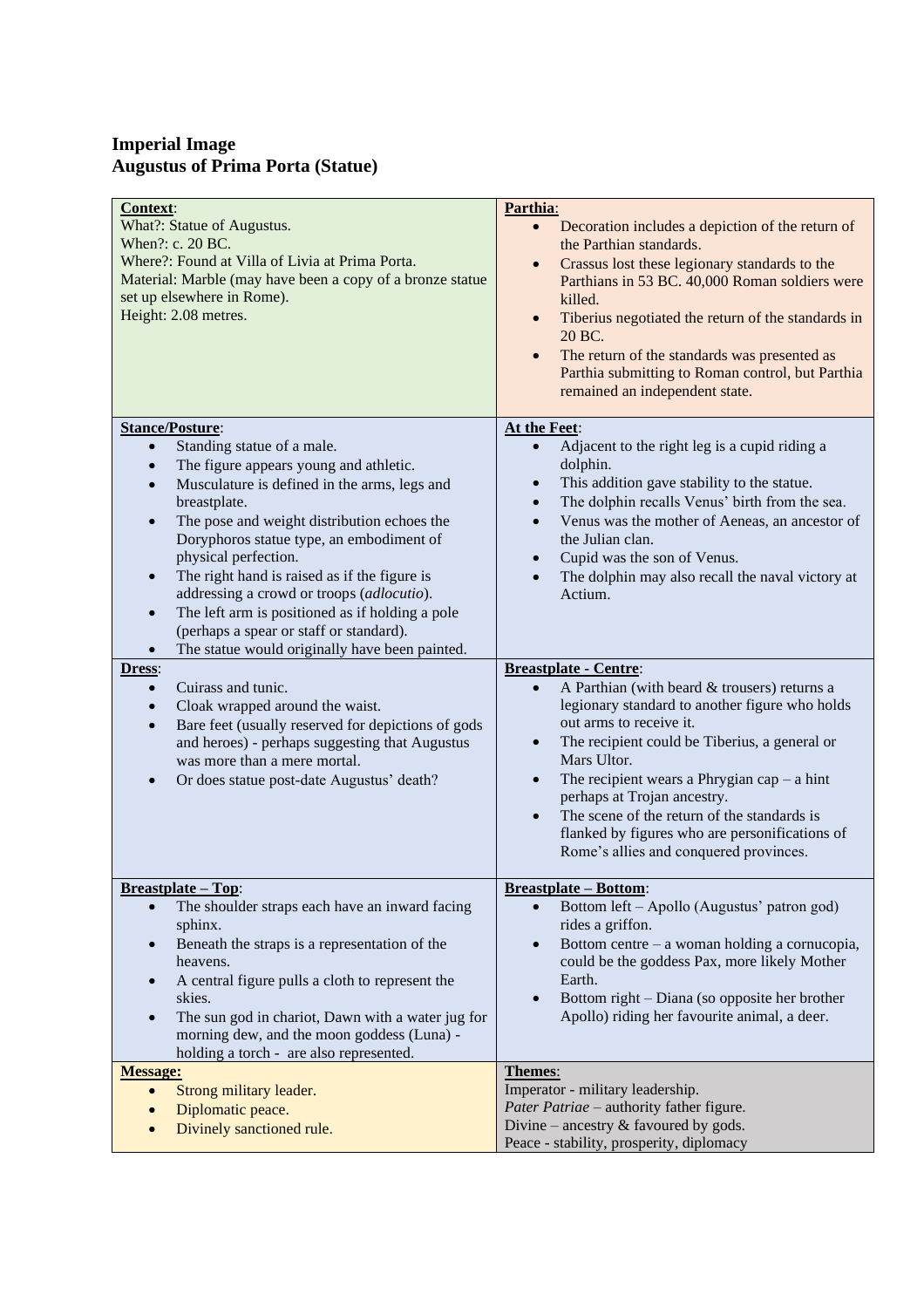#### **Imperial Image Propertius** *Elegies* **3.4 War and Peace**

| <b>Context:</b><br>What?: A poem anticipating Roman military success<br>and a triumph.<br>When?: 20 BC.<br>Who?: Propertius (c.50-15 BC). Little is known of<br>the life of Sextus Propertius. He was probably from<br>Umbria (Italy), of a reasonably wealthy family, and<br>was well-educated. Propertius wrote four books of<br>elegies. The majority of the poems focus on love, but<br>Propertius' patron, Maecenas, seems to have<br>encouraged him to write, on occasion, about<br>Augustus & politics.                                                             | Parthia:<br>Crassus lost the legionary standards to the<br>Parthians in 53 BC. 40,000 Roman soldiers<br>were killed.<br>Julius Caesar had planned a campaign<br>$\bullet$<br>against Parthia.<br>22-20 BC Augustus also considered action<br>$\bullet$<br>again the Parthians.<br>In 20 BC Tiberius negotiated the return of<br>$\bullet$<br>the standards.<br>The return of the standards was presented as<br>$\bullet$<br>Parthia submitting to Roman control, but<br>Parthia remained an independent state. |
|----------------------------------------------------------------------------------------------------------------------------------------------------------------------------------------------------------------------------------------------------------------------------------------------------------------------------------------------------------------------------------------------------------------------------------------------------------------------------------------------------------------------------------------------------------------------------|----------------------------------------------------------------------------------------------------------------------------------------------------------------------------------------------------------------------------------------------------------------------------------------------------------------------------------------------------------------------------------------------------------------------------------------------------------------------------------------------------------------|
| Summary:<br>Caesar (Augustus) is plotting war and will bring the<br>Parthians under Roman power, and avenge Crassus.<br>The poet prays that the day will come when he'll see<br>all the booty and prisoners displayed in a triumphal<br>parade, while watching with his girlfriend.<br>May Venus bless Augustus, but it's enough for<br>Propertius to cheer others on.                                                                                                                                                                                                     | Message:<br>Praise and admiration for Augustus $\&$<br>$\bullet$<br>planned military exploits.<br>A positive result for Rome if wrongs are<br>$\bullet$<br>avenged.<br>Propertius is being patriotic, yet on his own<br>$\bullet$<br>terms.<br>He remains a poet and a lover, who will<br>$\bullet$<br>watch rather than participate, write rather<br>than fight.<br>More of a playboy than a soldier, but<br>$\bullet$<br>someone who benefits from the peace that<br>war brings.                             |
| Glossary:<br>'Euphrates' – river in Parthian empire.<br>$\bullet$<br>'Ausonian' – poetic name for Italy<br>$\bullet$<br>'Mars' – god of war.<br>$\bullet$<br>'Sacred Vesta' – goddess of hearth $&$ home.<br>$\bullet$<br>'booty', 'horses', 'cheers' 'captive',<br>$\bullet$<br>'weapons' – these were all features of a<br>triumph or victory parade.<br>'names of captured cities' - placards which<br>listed battles and/or the cities that had been<br>captured could be displayed as part of a<br>triumph.<br>'trousered' - Parthians wore trousers unlike<br>Romans | <b>Glossary</b> (continued):<br>'let it be eternal' – suggesting long life for<br>Augustus & descendants, and hinting at<br>divinity.<br>'Venus' – goddess of love, prosperity,<br>$\bullet$<br>victory (the Julian clan claimed descent<br>from Venus).<br>'Aeneas' line' - claiming descent from the<br>$\bullet$<br>founder of Rome.<br>'Sacred Way' - the Via Sacra, went from<br>the Capitoline Hill to the Forum, and was<br>part of the traditional route of the Roman<br>triumph.                      |
| Techniques/devices:<br>'our god' – claiming divinity for Augustus,<br>$\bullet$<br>something Augustus would have been wary<br>of doing himself.<br>'rich India'- exaggeration. Augustus was<br>not planning war in India, but it was the<br>place beyond Parthia.<br>'pearl bearing ocean' - emphasises the<br>wealth of faraway places.<br>'go, get going', 'Go', 'Set sail' – use of<br>commands (imperatives).<br>'Parthia's trophies will get to know' -<br>personification of trophies.                                                                               | Themes:<br>Imperator – strong military leadership; success in<br>war.<br>Divinity – hints at Augustus' divine connections, and<br>notes ancestry (Aeneas).                                                                                                                                                                                                                                                                                                                                                     |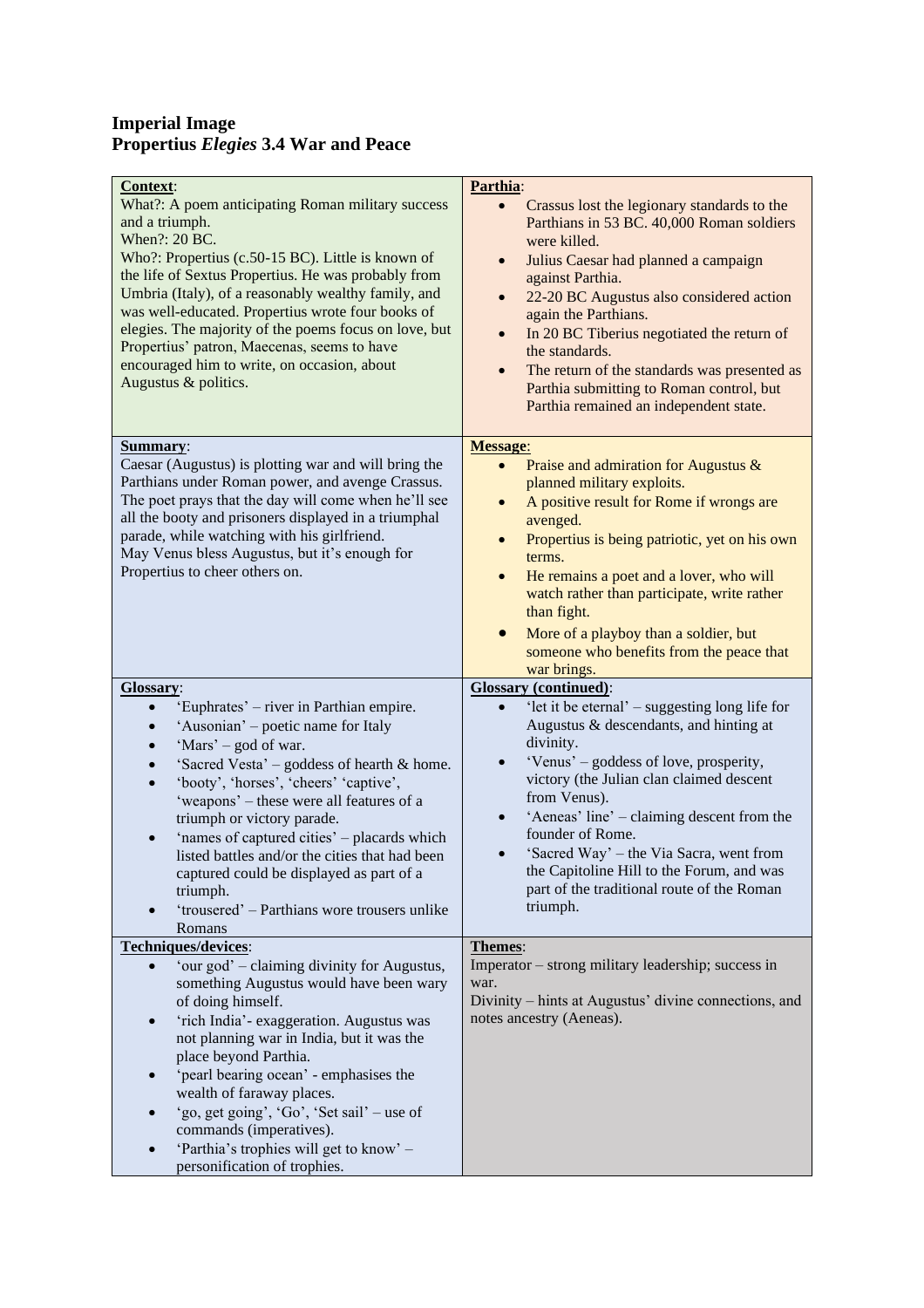#### **Imperial Image Propertius** *Elegies* **3.11. Woman's Power**

| <b>Context:</b><br>What?:Poem referencing women's power, Cleopatra,<br>and Roman victory.<br>When?: c. 23 BC.<br>Who?: Propertius (c.50-15 BC). Little is known of<br>the life of Sextus Propertius. He was probably from<br>Umbria (Italy), of a reasonably wealthy family, and<br>was well-educated. Propertius wrote four books of<br>elegies. The majority of the poems focus on love, but<br>Propertius' patron, Maecenas, seems to have<br>encouraged him to write about, on occasion,<br>Augustus & politics.                                                                                                                                                                                                                                                                            | Actium:<br>Naval battle off the coast of Greece.<br>02 September, 31 BC.<br>$\bullet$<br>Octavian, with general Agrippa, defeated<br>$\bullet$<br>navy of Antony & Cleopatra.<br>Antony & Cleopatra fled to Alexandria.<br>Both eventually committed suicide.<br>$\bullet$                                                                                                                                                                                                                                                                                                                                                                                                                                                                                                                                                                         |
|-------------------------------------------------------------------------------------------------------------------------------------------------------------------------------------------------------------------------------------------------------------------------------------------------------------------------------------------------------------------------------------------------------------------------------------------------------------------------------------------------------------------------------------------------------------------------------------------------------------------------------------------------------------------------------------------------------------------------------------------------------------------------------------------------|----------------------------------------------------------------------------------------------------------------------------------------------------------------------------------------------------------------------------------------------------------------------------------------------------------------------------------------------------------------------------------------------------------------------------------------------------------------------------------------------------------------------------------------------------------------------------------------------------------------------------------------------------------------------------------------------------------------------------------------------------------------------------------------------------------------------------------------------------|
| Summary:<br>Propertius has been enslaved by love for a woman.<br>He is powerless & compares himself to Jason,<br>Achilles and Hercules, and the women that they fell<br>for. But Propertius need not just think of heroes,<br>since love for Cleopatra had threatened Rome.<br>Dangerous Egypt is then contrasted with a glorious<br>Rome. Actium was a great victory and now all<br>sailors must fear the might of Caesar (Augustus).                                                                                                                                                                                                                                                                                                                                                          | <b>Purpose/Message:</b><br>Propertius praises Augustus' victory,<br>making Cleopatra a powerful opponent, and<br>not naming Antony.<br>Note the strong language associated with<br>$\bullet$<br>Cleopatra – 'whore', 'incestuous', 'foul'.<br>Cleopatra is 'othered' – she was not just a<br>woman, but foreign and barbaric.<br>Yet the poem starts with the idea that<br>$\bullet$<br>Propertius is under a woman's power, just<br>as Antony was under Cleopatra's power. So<br>is Propertius sympathising with Antony?                                                                                                                                                                                                                                                                                                                          |
| Glossary:<br>'witch of Colchis' - Medea, helped Jason<br>$\bullet$<br>(son of Aeson) capture the Golden Fleece.<br>'Penthesilea' – Amazon queen, who<br>$\bullet$<br>assisted Troy in the Trojan war; Achilles<br>killed her, but fell in love on removing her<br>helmet.<br>'Danaan' - Greek.<br>'Omphale' – Lydian queen to whom<br>Hercules was enslaved for a year.<br>'Semiramis '- legendary queen of Assyria,<br>$\bullet$<br>she was said to have restored Babylon,<br>giving it a new city wall, & built a palace in<br><b>Bactra</b><br>'obscene husband' – Antony, who was in a<br>$\bullet$<br>bigamous marriage.<br>'Alexandria', 'Memphis' - Egyptian cities.<br>Pompey's three triumphs - Pompey was<br>famed for celebrating three triumphs. He<br>was killed in Egypt (48 BC). | <b>Glossary</b> (continued):<br>'Naples' - In 50 BC Pompey fell seriously<br>ill in Naples. Propertius implies it would<br>have been better for Pompey to have died<br>then, or submitted to Julius Caesar, rather<br>than be murdered in Egypt.<br>'Canopus' – Egyptian town.<br>$\bullet$<br>'Philip '- Philip of Macedon from whom<br>$\bullet$<br>Cleopatra claimed descent.<br>'Tarquin the Proud' – tyrannical king of<br>$\bullet$<br>early Rome.<br>'You fled' - Cleopatra ordered her troops<br>$\bullet$<br>to withdraw at Actium.<br>'Curtius', 'Decius', 'Horatius', 'Corvus'<br>all famed heroes of Rome's past.<br>'Scipio's ships', 'Camillus' standards',<br>'Bosphorus', 'Hannibal', 'Syphax',<br>'Pyrrhus' – Propertius lists other great<br>Roman victories, gains and booty, but these<br>hardly compare to one day at Actium. |
| <b>Techniques/Devices:</b><br>'Why do you wonder?', 'Why should I<br>seize?', 'Where are Scipio's?' – a series<br>of rhetorical questions.<br>'break the yoke' – metaphor.<br>'sailorsoldier' – analogy.<br>'Jupiter/Anubis'; 'Tiber/Nile';<br>'trumpet/sistrum'; 'Liburnian (type of boat)<br>prow/poled barge;' 'mosquito nets/Tarpeian<br>rock' – a series of contrasts between Rome<br>and Egypt.                                                                                                                                                                                                                                                                                                                                                                                           | <b>Themes:</b><br>Imperator - war, strong military leadership.<br>Actium – key victory, long remembered and praised.                                                                                                                                                                                                                                                                                                                                                                                                                                                                                                                                                                                                                                                                                                                               |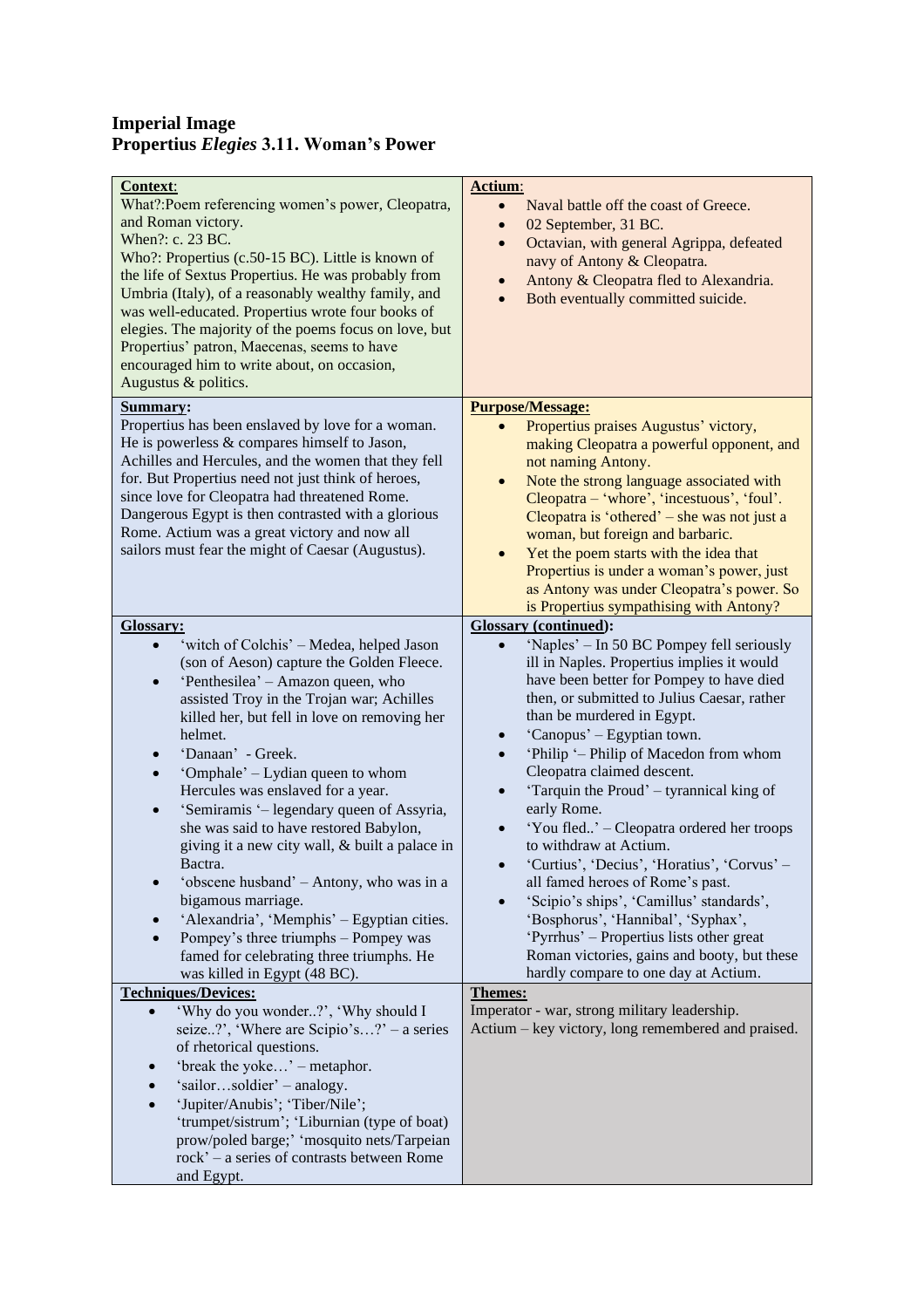#### **Imperial Image Propertius** *Elegies* **3.12 Chaste and faithful Galla**

| <b>Context:</b><br>What?: Poem exploring military absence, and wifely<br>devotion.<br>When?: 20 BC.<br>Who?: Propertius (c.50-15 BC). Little is known of<br>the life of Sextus Propertius. He was probably from<br>Umbria (Italy), of a reasonably wealthy family, and<br>was well-educated. Propertius wrote four books of<br>elegies. The majority of the poems focus on love, but<br>Propertius' patron, Maecenas, seems to have<br>encouraged him to write about, on occasion,<br>Augustus & politics. | Parthia:<br>Crassus lost the legionary standards to the<br>Parthians in 53 BC. 40,000 Roman soldiers<br>were killed.<br>22-20 BC Augustus also considered action<br>$\bullet$<br>again the Parthians.<br>In 20 BC Tiberius negotiated the return of<br>$\bullet$<br>the standards.<br>Poem dates to year of negotiations,<br>$\bullet$<br>presumably prior to the settlement.<br>The return of the standards was presented as<br>$\bullet$<br>Parthia submitting to Roman control, but<br>Parthia remained an independent state.                                                                                                                                                                                       |
|------------------------------------------------------------------------------------------------------------------------------------------------------------------------------------------------------------------------------------------------------------------------------------------------------------------------------------------------------------------------------------------------------------------------------------------------------------------------------------------------------------|------------------------------------------------------------------------------------------------------------------------------------------------------------------------------------------------------------------------------------------------------------------------------------------------------------------------------------------------------------------------------------------------------------------------------------------------------------------------------------------------------------------------------------------------------------------------------------------------------------------------------------------------------------------------------------------------------------------------|
| <b>Summary:</b><br>Postumus how can you leave your wife to go off on<br>campaign? You're chasing spoils and neglecting a<br>faithful wife. She will pine away for you and worry<br>about you dying.<br>Yet she stays loyal. While you're away acting like<br>Ulysses/Odysseus, Galla will be more faithful than<br>Penelope.                                                                                                                                                                               | Glossary:<br>$\bullet$<br>'Postumus, how could you?' - direct<br>address, rhetorical question.<br>'Araxes' – river in Parthia.<br>$\bullet$<br>'Medes' – ancient people/race connected to<br>$\bullet$<br>Parthia.<br>'You  will drink/she  will pine' - a<br>$\bullet$<br>contrast between Postumus and Galla.<br>'Ulysses' - Odysseus.<br>$\bullet$<br>'Cicones', 'Polyphemos', 'Circe', 'Scylla',<br>$\bullet$<br>'Charybdis', 'Lampetie', 'Calypso', 'Sirens'<br>- all references to characters and events in<br>Homer's Odyssey, and thus the challenges<br>and temptations (and slow journey) that<br>kept Odysseus apart from Penelope.<br>'Penelope' – famed for her loyalty and<br>$\bullet$<br>faithfulness. |
| Message:<br><b>Suggests negative aspects of Augustan</b><br>$\bullet$<br>military campaigns - risk to life, anxious<br>relatives.<br>Some soldiers never return, and for what<br>$\bullet$<br>benefit? – only booty and greed.<br>Love is more important than war.<br>$\bullet$<br>Could be seen as condemning soldiers -<br>$\bullet$<br>'may all you greedy ones perish'.<br>But Postumus is compared to Ulysses $-$ so<br>$\bullet$<br>is he a hero after all?<br>And Galla is a model wife.            | <b>Themes:</b><br>War - conflict, military challenges, threats to Rome.<br>Family - chastity, loyalty, virtue.                                                                                                                                                                                                                                                                                                                                                                                                                                                                                                                                                                                                         |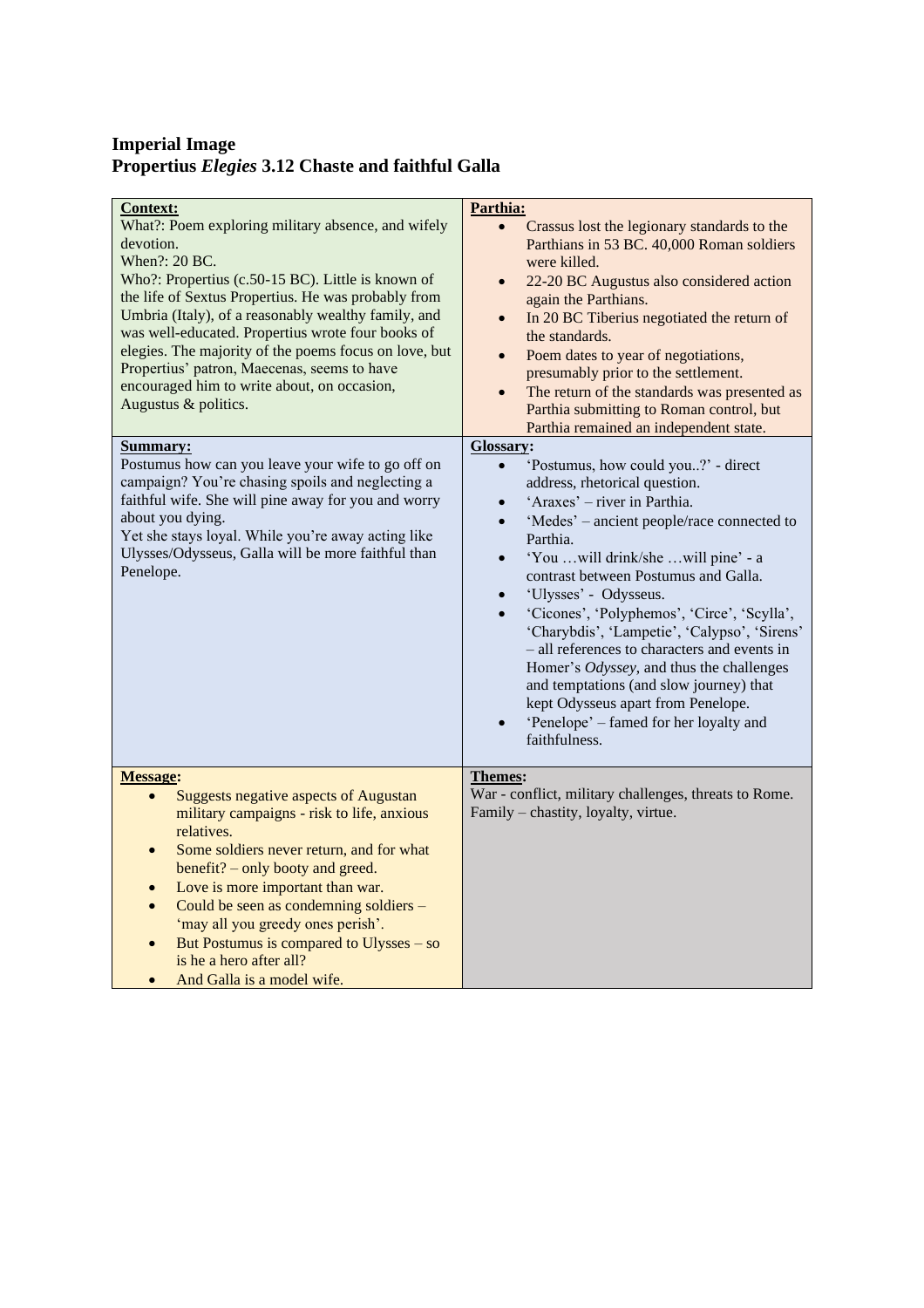#### **Imperial Image Propertius** *Elegies* **4.6. The Temple of Palatine Apollo**

| <b>Context:</b>                                                      | Apollo:                                                                       |
|----------------------------------------------------------------------|-------------------------------------------------------------------------------|
| What?: Poem glorifying temple of Apollo and the<br>Battle of Actium. | God favoured by Augustus.<br>Temple of Apollo opened in 28 BC on<br>$\bullet$ |
| When?: c. 16 BC. Written to coincide with the                        | Palatine Hill, adjacent to Augustus' home.                                    |
| Actian Games - held in Nikopolis, city founded near                  | Actian Games honoured Apollo. Held every<br>$\bullet$                         |
| site of the Battle of Actium.                                        | four years, the games included athletic                                       |
| Who?: Propertius (c.50-15 BC). Little is known of                    | contests, musical competitions, horse                                         |
| the life of Sextus Propertius. He was probably from                  | racing, and mock sea battles.                                                 |
| Umbria (Italy), of a reasonably wealthy family, and                  |                                                                               |
| was well-educated. Propertius wrote four books of                    |                                                                               |
| elegies. The majority of the poems focus on love, but                |                                                                               |
| Propertius' patron, Maecenas, seems to have                          |                                                                               |
| encouraged him to write about Augustus & politics<br>on occasion.    |                                                                               |
| Summary:                                                             | Message:                                                                      |
| The poem begins with a sacrifice at the Temple of                    |                                                                               |
| Apollo & evokes the muse Calliope. It then retells                   | Augustus' strong ties to Apollo.                                              |
| the story of the Battle of Actium – with the Romans                  | Augustus is favoured by the gods.<br>$\bullet$                                |
| supported by the gods. Apollo appears and speaks to                  | Augustus is a successful military leader.<br>$\bullet$                        |
| Augustus, praising him and declaring allegiance.                     | Celebrates peace.<br>$\bullet$                                                |
| With Apollo's help the battle is won. Having sung                    | Antony not named, but Cleopatra is not<br>$\bullet$                           |
| enough of war, the poem returns to festivities and the               | such a powerful enemy as in Elegy 3.11.                                       |
| benefits of peace.                                                   | Note reference to Bacchus $-$ is this an<br>$\bullet$                         |
|                                                                      | oblique reference to Antony?                                                  |
| <b>Glossary:</b>                                                     | <b>Glossary</b> (continued):                                                  |
| 'Philetas '- Greek poet & scholar;<br>$\bullet$                      | 'Alba Longa' – city founded by Aeneas on                                      |
| contrasting Greek and Roman symbols of                               | the site of Rome.                                                             |
| greatness.                                                           | 'Centaurs '- half man, half horse; barbaric<br>$\bullet$                      |
| 'heifer', 'incense', 'flute', 'altars' – note all<br>$\bullet$       | creatures said to have been painted on                                        |
| the aspects of sacrificial ritual.                                   | Antony and Cleopatra's ships.                                                 |
| 'laurel '- used to sprinkle water in sacrifice,<br>$\bullet$         | 'laurelled hand '- symbol of religious<br>$\bullet$                           |
| but also a symbol of military victory.                               | sacrifice.                                                                    |
| 'Calliope '- muse of epic (not elegiac)<br>$\bullet$                 | 'Jugurtha' - defeated by Marius (105 BC)<br>$\bullet$                         |
| poetry. Is Propertius trying to elevate his                          | & paraded in triumph; implication that                                        |
| poem?                                                                | Jugurtha was a more worthy opponent                                           |
| 'Phoebus' - Apollo.<br>$\bullet$                                     | because he was a man.                                                         |
| 'Weight of pine' – ships.                                            | 'lyre', 'white robes', 'roses', 'saffron' -                                   |
| 'Fortune' – personification.                                         | imagery of celebration.                                                       |
| 'Trojan Quirinus'- Romulus.                                          | 'Bacchus' - Antony's patron god. Is this a                                    |
| 'Nereus' - son of Earth and Sea.<br>$\bullet$                        | reminder of civil war? Or that Augustus has                                   |
| 'Delos '- Apollo's island of birth.                                  | reunited the gods?                                                            |
| 'Agamemnon' – During the Trojan War,                                 | 'Sycambri' - German tribe which tried to<br>invade Roman Gaul in 16 BC.       |
| Apollo caused a plague in the Greek                                  |                                                                               |
| (Dorian) camp because Agamemnon                                      | 'Cephean Meroe' – Ethiopian king who                                          |
| condemned a prophetess to death.                                     | tried to invade Roman Egypt in 22 BC.<br>'grandsons' - Gaius & Lucius Caesar, |
| 'Python' – Apollo killed a giant python at                           |                                                                               |
| Delphi & established his oracle there.                               | adopted 17 BC.                                                                |
|                                                                      | Themes:                                                                       |
|                                                                      | Imperator - strong military leader, war.                                      |
|                                                                      | Actium - famous victory.<br>Religion - religious leadership, favoured by the  |
|                                                                      |                                                                               |
|                                                                      | gods.<br>Peace – stability, benefits of war.                                  |
|                                                                      |                                                                               |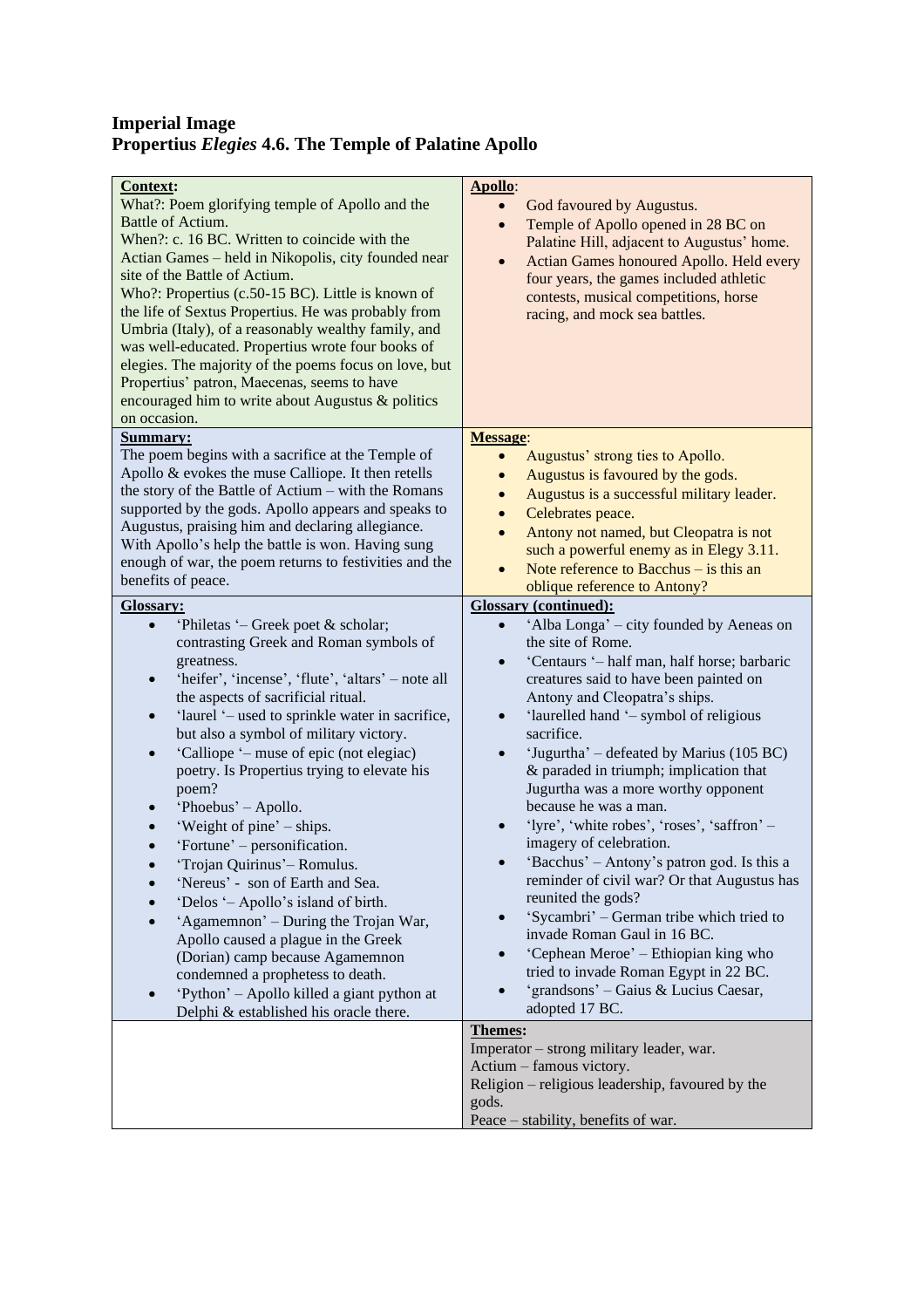#### **Imperial Image Ovid** *Metamorphoses* **15.745-870**

| <b>Context:</b><br>What:? Extract from Book 8 of the 15 book work $-$<br>Metamorphoses. An epic poem that provides a<br>narrative of myths from the creation of the world to<br>the deification of Julius Caesar. The extract focuses<br>on Julius Caesar.<br>When?: $c. AD 8$<br>Who?: Publius Ovidius Naso $(43 BC - AD 17/18)$ .<br>From the Italian town of Sulmo, Ovid was born into<br>an equestrian family. He pursued poetry rather than a<br>legal or political career. He fell from favour, and was<br>exiled to the Black Sea in AD 8.                                                                                                                                                                                                                                                                                                   | <b>Julius Caesar:</b><br>Lived 100 BC to 44 BC.<br>The relationship with Julius Caesar was an<br>$\bullet$<br>essential aspect of Augustus' route to<br>power.<br>Octavian set out to avenge the assassination<br>$\bullet$<br>of his adopted father, and exploited the<br>popularity of Julius Caesar.<br>Julius Caesar was declared a god (42 BC).<br>As a god, Julius Caesar was beyond<br>$\bullet$<br>reproach & furnished Augustus with divine<br>connections.                                                                                                                                                                                                                                       |
|-----------------------------------------------------------------------------------------------------------------------------------------------------------------------------------------------------------------------------------------------------------------------------------------------------------------------------------------------------------------------------------------------------------------------------------------------------------------------------------------------------------------------------------------------------------------------------------------------------------------------------------------------------------------------------------------------------------------------------------------------------------------------------------------------------------------------------------------------------|------------------------------------------------------------------------------------------------------------------------------------------------------------------------------------------------------------------------------------------------------------------------------------------------------------------------------------------------------------------------------------------------------------------------------------------------------------------------------------------------------------------------------------------------------------------------------------------------------------------------------------------------------------------------------------------------------------|
| <b>Summary:</b><br>Caesar is a god, set among the stars, not just because<br>of his military victories but because he is the father<br>of Augustus. When Venus learned that Julius Caesar<br>was to be killed, she was frantic & recalled the<br>suffering of her favoured beings, but the other gods<br>did not listen, since Julius Caesar's death was fated<br>to happen, and omens foretold it. Jupiter reassured<br>Venus that the death would be avenged, that Caesar<br>would be deified, with his descendant bringing peace<br>and virtue, and living to a ripe old age. Venus then<br>carried Julius Caesar's spirit heavenwards, shining<br>like a star. From the heavens Julius Caesar now<br>delights in being surpassed by Augustus. So may the<br>gods let Augustus stay on earth for a long time<br>before he too ascends to heaven. | Message:<br>Celebrates Augustus' relationship to a god.<br>$\bullet$<br>Implies that the reason for Caesar's<br>$\bullet$<br>deification was Augustus.<br>Glosses over the details of Julius Caesar's<br>$\bullet$<br>life; successful battles/campaigns are noted,<br>but there are no references to civil wars $\&$<br>dictatorship.<br>Turns the assassination into a legend, by<br>$\bullet$<br>placing it alongside the myth of Aeneas.<br>The deification is prophesised by the chief<br>$\bullet$<br>god, thus legitimizing Augustus' own<br>actions as the avenger of his 'father'.<br>The gods praise Augustus $&$ his<br>$\bullet$<br>achievements, and assert that he too will<br>become a god. |
| Glossary:<br>'Aesculapius' – god of medicine, introduced<br>to Rome in 293 BC.<br>'Britons', 'Nile' (Egypt), 'Numidia',<br>'Pontus' – listing of Julius Caesar's major<br>victories/campaigns.<br>'Quirinus' – poetic allusion to Rome.<br>'Diomedes' - Greek who fought in Trojan<br>$\bullet$<br>war, including against Aeneas.<br>'Ancient sisters' – the Fates.<br>'Stygian' – the Styx was a river in the<br>underworld.<br>'Atrides' - Menelaus.                                                                                                                                                                                                                                                                                                                                                                                              | <b>Glossary</b> (continued):<br>'Mutina', 'Philippi', 'Sicilian', 'Egyptian' -<br>Augustus' great victories; parallels the<br>earlier listing of Julius Caesar's campaigns.<br>'Atreus', 'Aegeus' & 'Peleus' – were all<br>outdone by their sons.<br>'Saturn' - Augustus is compared to Jupiter<br>(Jove) who surpassed his father (Saturn).<br>'exalts him despite himself' - fame makes<br>Augustus more honoured than Julius<br>Caesar, but Augustus remains a respectful<br>son.                                                                                                                                                                                                                       |
| <b>Metamorphoses:</b><br>Major theme of work overall is transformation and<br>change. Many of the mythical metamorphoses – that<br>often see beings changed into animals, trees and<br>plants - are slow and painful, and even after the<br>change something of the original is retained. So is<br>Ovid hinting that despite Augustus' transformation<br>(into a peaceful, caring, father and god-like figure),<br>the ruthless Octavian may still be present?                                                                                                                                                                                                                                                                                                                                                                                      | Themes:<br>Religion – divine descent, divine favour.<br>Imperator – war, military success.<br>Peace - stability, law and order.<br>Family – connections, ancestry.                                                                                                                                                                                                                                                                                                                                                                                                                                                                                                                                         |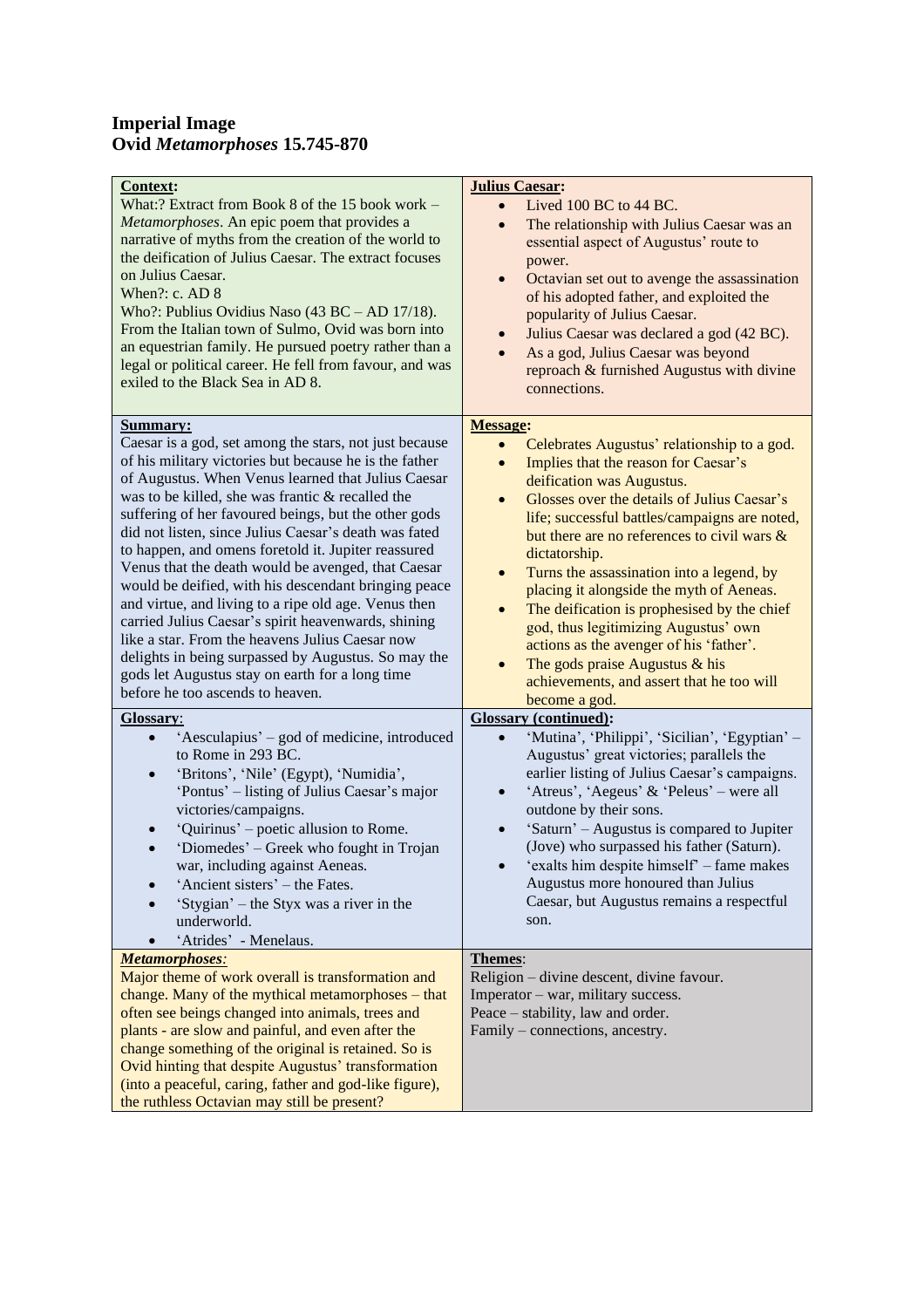#### **Imperial image Suetonius** *Life of Augustus*

| <b>Context:</b><br>What?: Biography of Augustus. Part of a collection<br>of 12 biographies known as the 'Twelve Caesars',<br>starting with Julius Caesar and ending with<br>Domitian.<br>When?: Early second century CE.<br>Who?: Gaius Suetonius Tranquillus (c.AD $69 - c$ .<br>AD 122). Suetonius was of equestrian status, and<br>lived and served under the emperor Hadrian.                                                                                                                                                                                                                                                                                                                                                        | <b>Sources:</b><br>Unsure what information Suetonius used,<br>$\bullet$<br>since most of it does not survive, and he<br>rarely identifies sources.<br>Suetonius would have had access to public<br>$\bullet$<br>documents, letters & biographies.<br>As well as gossip & hearsay.<br>$\bullet$<br>But main 'facts' were in the public domain<br>$\bullet$<br>$-$ so he could not make things up.<br>This is Suetonius' version and<br>$\bullet$<br>interpretation, not an objective account.                                                                                                                                                                                                                                                                                                                                                                                                                                                                                                                                                                                                                                                                                                                                                 |
|------------------------------------------------------------------------------------------------------------------------------------------------------------------------------------------------------------------------------------------------------------------------------------------------------------------------------------------------------------------------------------------------------------------------------------------------------------------------------------------------------------------------------------------------------------------------------------------------------------------------------------------------------------------------------------------------------------------------------------------|----------------------------------------------------------------------------------------------------------------------------------------------------------------------------------------------------------------------------------------------------------------------------------------------------------------------------------------------------------------------------------------------------------------------------------------------------------------------------------------------------------------------------------------------------------------------------------------------------------------------------------------------------------------------------------------------------------------------------------------------------------------------------------------------------------------------------------------------------------------------------------------------------------------------------------------------------------------------------------------------------------------------------------------------------------------------------------------------------------------------------------------------------------------------------------------------------------------------------------------------|
| <b>Content:</b><br>7 – Augustus' name changes<br>8 – brief summary of Augustus' life.<br>$9$ – the civil war.<br>10- Mutina.<br>11 - claims of treachery.<br>17 - victory over Antony & Cleopatra.<br>20 - imperial campaigns.<br>$22$ – peace & triumphs.<br>$26$ – consulships.<br>$28 - \text{sole ruler.}$<br>29 – public works.<br>31- religious reforms & memorials.<br>34 – revision of laws.<br>53 – public manner.<br>56 – respect for law & customs.<br>57 – public marks of affection.<br>58 – father of country.<br>64 - grandchildren.<br>$65$ – deaths and scandals.<br>$68$ – accusations of homosexuality & effeminacy.<br>$69$ – adulteries.<br>$70$ – other vices.<br>$71$ – reputation.<br>$95$ – omens of his power. | <b>Tone/Message:</b><br>Notes the changing image of Augustus, and<br>$\bullet$<br>aspects of his legacy.<br>Not writing to flatter or win favour, but still<br>$\bullet$<br>living under the system of government<br>which Augustus had effectively founded.<br>Writing from chronological distance; 100<br>$\bullet$<br>years after Augustus' death the true nature<br>of imperial power was known.<br>Is clear that Augustus ruled & kept power in<br>$\bullet$<br>his own hands – and that he did not restore<br>the Republic.<br><b>Acknowledges Augustus' military</b><br>$\bullet$<br>achievements – but notes rumours that he<br>ran away at Mutina, and that most<br>campaigns were not led by him.<br>Identifies that there were civil<br>$\bullet$<br>conflicts/wars $\&$ lists them all, noting that<br>Augustus' motivation was to avenge his<br>father.<br>Suggests that the moral legislation was<br>$\bullet$<br>unpopular with the people.<br>Is positive on Augustus' role in Roman<br>$\bullet$<br>religion-revision of ancient rites, restoring<br>of temples etc.<br>Notes that Augustus could be reasonable &<br>humble.<br>Includes scandalous anecdotes, about, e.g.<br>$\bullet$<br>adultery, gambling; and familial |
|                                                                                                                                                                                                                                                                                                                                                                                                                                                                                                                                                                                                                                                                                                                                          | disappointments.<br>Themes:<br>Imperator<br>Religion<br>Pater Patriae<br>Family<br>Morality                                                                                                                                                                                                                                                                                                                                                                                                                                                                                                                                                                                                                                                                                                                                                                                                                                                                                                                                                                                                                                                                                                                                                  |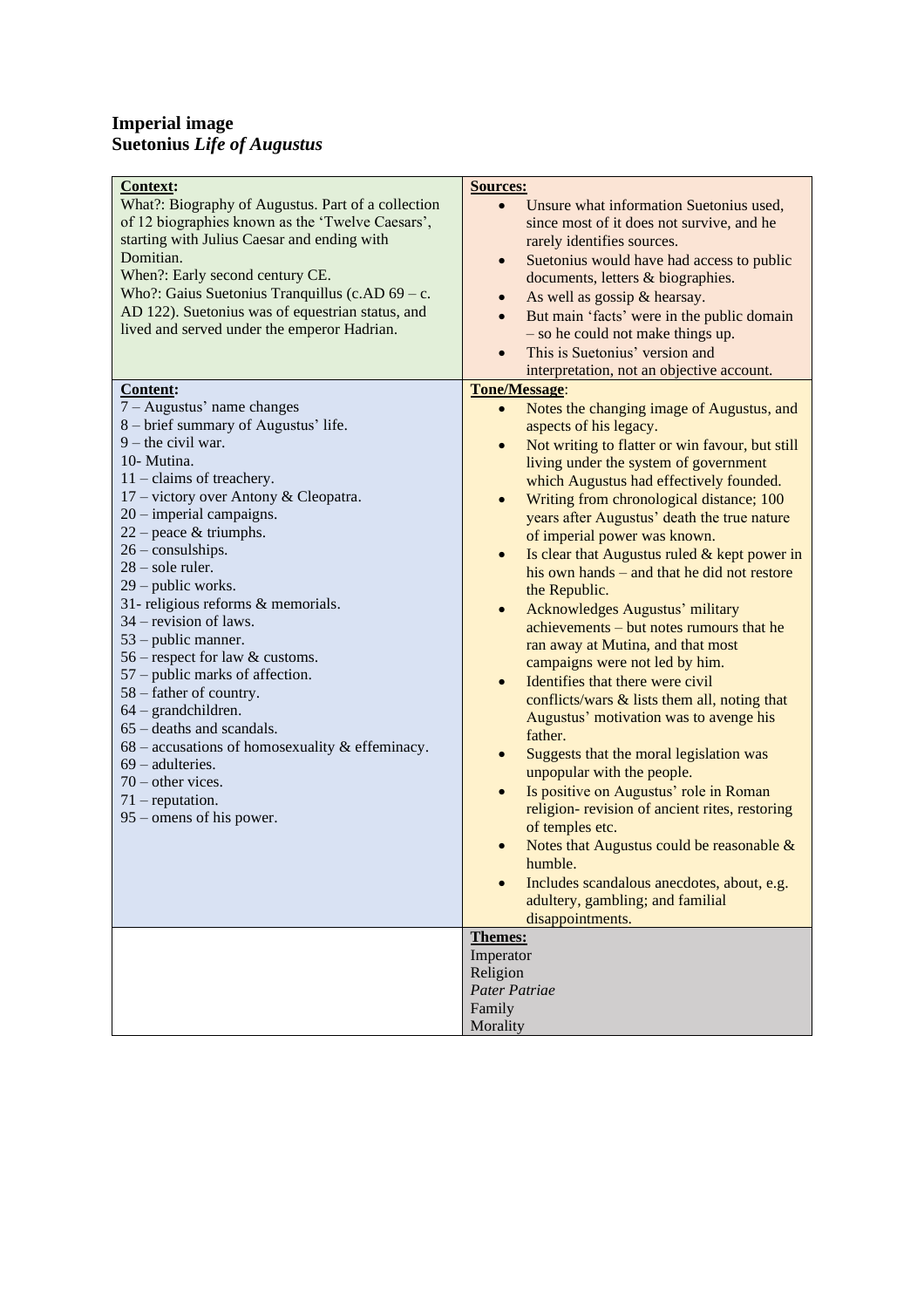### **Imperial Image The Forum of Augustus**

| <b>Context:</b><br>What?: A forum $-$ an open public multi-purpose<br>space.<br>When?: Began 20 BC, inaugurated 2 BC.<br>Where?: Rome – adjacent to the Forum of Julius<br>Caesar, and close to Forum Romanum (the<br>original and ancient forum space of Rome)                                                                                                                                                                                                                                                       | Form:<br>A rectangular open space.<br>Flanked by two long porticoes, each with a<br>$\bullet$<br>semi-circular exedra.<br>Temple to Mars Ultor at one end.<br>$\bullet$<br>Central courtyard had a central statue.<br>$\bullet$<br>A large fire wall lay behind the temple.                                                                                                                                                                                                                                                                               |
|-----------------------------------------------------------------------------------------------------------------------------------------------------------------------------------------------------------------------------------------------------------------------------------------------------------------------------------------------------------------------------------------------------------------------------------------------------------------------------------------------------------------------|-----------------------------------------------------------------------------------------------------------------------------------------------------------------------------------------------------------------------------------------------------------------------------------------------------------------------------------------------------------------------------------------------------------------------------------------------------------------------------------------------------------------------------------------------------------|
| <b>Temple of Mars Ultor:</b><br>Vowed before Battle of Philippi (42<br>$\bullet$<br>BC).<br>Raised on a platform.<br>$\bullet$<br>Accessed by wide flight of steps.<br>$\bullet$<br>Eight columns at front and eight down<br>$\bullet$<br>the sides.<br>Flooring a mixture of coloured marbles.<br>$\bullet$<br>Contained a cult statue of Mars the<br>Avenger.<br>The latter was flanked by statues of<br>$\bullet$<br>Venus Genetrix and the deified Julius<br>Caesar. So all gods connected to the<br>Julian clan. | <b>Porticoes:</b><br>Supported by columns, the porticoes and<br>$\bullet$<br>exedras were open to the forum, but provided<br>some shade and shelter.<br>The porticoes were lined with statues, creating<br>$\bullet$<br>gallery displays of famous Romans.<br>The statues included Augustus' ancestors and<br>$\bullet$<br>illustrious men from Rome's history.<br>The West portico included a very large statue<br>of Augustus.<br>The West exedra had a statue of Aeneas & his<br>$\bullet$<br>descendants.<br>The East exedra had a statue of Romulus. |
| Centre of courtyard:<br>One central statue in the centre of the<br>$\bullet$<br>open forum space.<br>Augustus riding a chariot drawn by 4<br>horses.<br><b>Inscription: PATER PATRIAE</b>                                                                                                                                                                                                                                                                                                                             | <b>Temple Use:</b><br>Associated with military strategy e.g. was<br>$\bullet$<br>where Senate met when decisions of war were<br>taken.<br>Captured arms & booty stored there.<br>Parthian Standards put there.                                                                                                                                                                                                                                                                                                                                            |
| <b>Message:</b><br>Gift to the city of Rome.<br>$\bullet$<br>Fulfilling vow and noting the defeat of<br>$\bullet$<br>Rome's enemies.<br>Embellishing the city.<br>$\bullet$<br>Providing an amenity.<br>$\bullet$<br>Displaying divine connections, and<br>$\bullet$<br>honouring the gods<br><b>Celebrating Roman history (especially</b><br>$\bullet$<br>through the statuary) and Augustus'<br>place within that history.                                                                                          | Themes:<br>Divine – ancestry $&$ favoured by gods.<br>Religion - religious leader, respect for the gods.<br>Imperator – strong military leader.<br>Pater Patriae - authority, father figure.                                                                                                                                                                                                                                                                                                                                                              |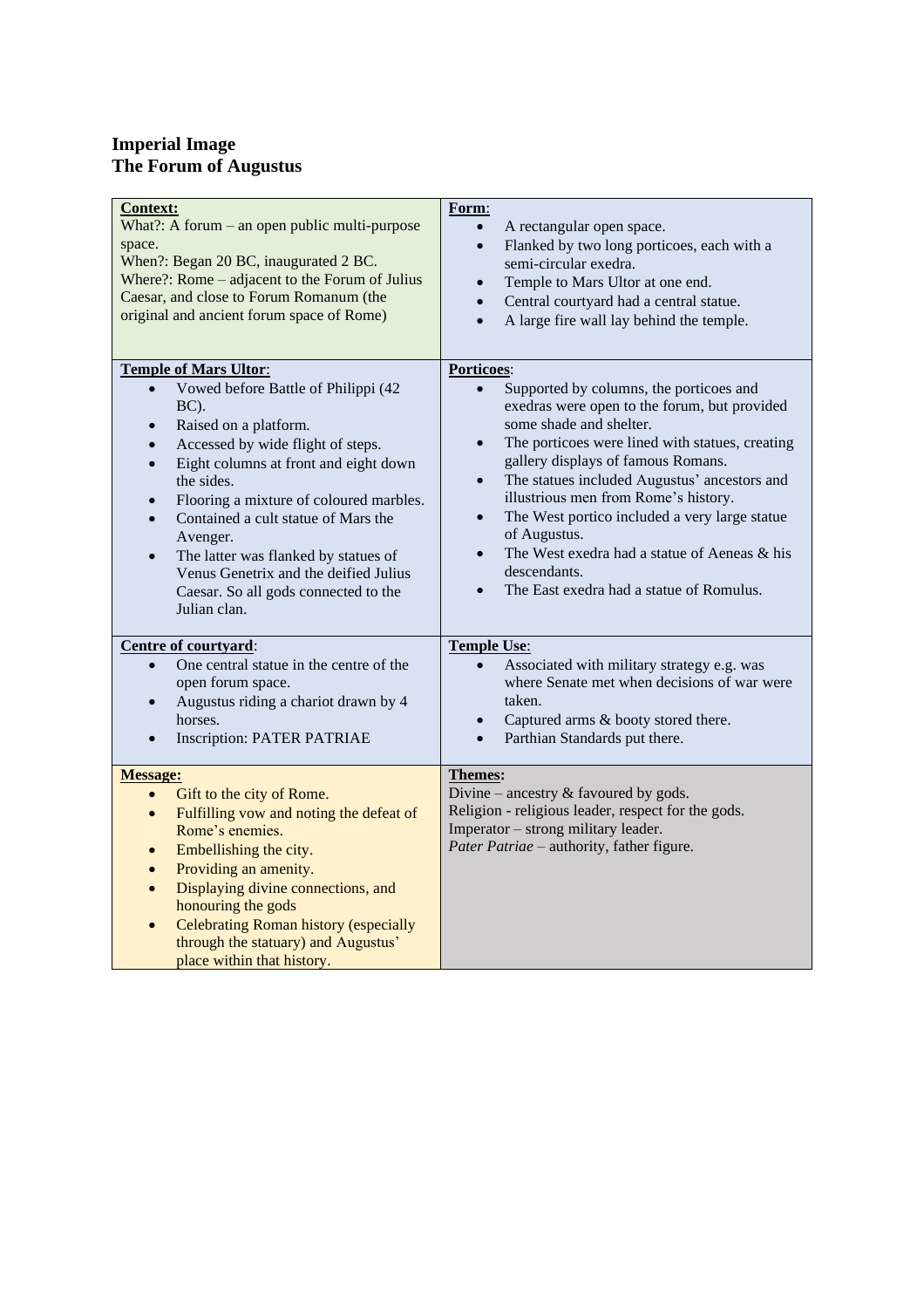



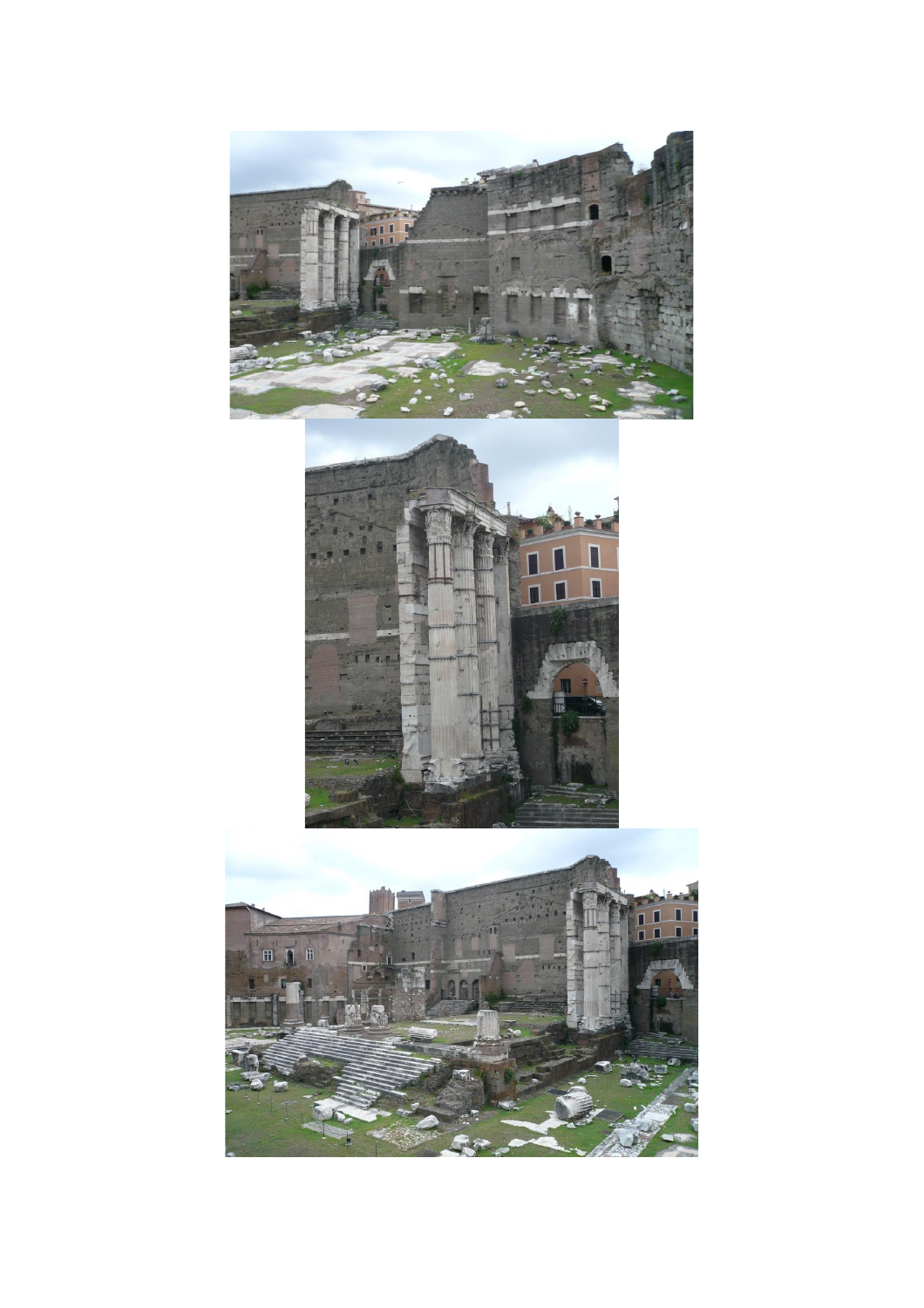#### **Imperial Image Coin: Octavian/Restorer of laws and rights**

| <b>Context:</b><br>What?: Aureus coin, of unknown mint.<br>When?: 28 BC.                                                                                                                                                                                                                                                             | <b>Princeps:</b><br>In 28 BC Octavian was elected <i>princeps</i><br>senatus.<br>Octavian also remained as consul.<br>$\bullet$<br>In 27 BC Octavian gave up all<br>$\bullet$<br>unconstitutional powers.<br>Octavian giving impression that he would<br>$\bullet$<br>not hold absolute power indefinitely. |
|--------------------------------------------------------------------------------------------------------------------------------------------------------------------------------------------------------------------------------------------------------------------------------------------------------------------------------------|-------------------------------------------------------------------------------------------------------------------------------------------------------------------------------------------------------------------------------------------------------------------------------------------------------------|
| Obverse:<br>Head of Octavian/Augustus.<br>Octavian wears a laurel wreath – symbol of<br>victory and honour (the previous year he<br>had celebrated a triple triumph).<br>IMP CAESAR DIVI F COS VI - Imperator<br>Caesar, son of a god, consul for the sixth<br>time.                                                                 | <b>Reverse:</b><br>Octavian seated on a magistrate's chair.<br>He holds a scroll in his right hand.<br>At his feet is a magistrate's document box.<br>LEGES ET IVRA P R RESTITVIT – He<br>restored to the Roman people their laws and<br>rights.                                                            |
| <b>Message:</b><br>Stable military and political leadership.<br>A peace-time magistrate and politician.<br>$\bullet$<br>Restorer of laws and rights of the Roman<br>$\bullet$<br>people.<br>Depicted as a consul undoing the<br>$\bullet$<br>unconstitutional laws of the civil wars.<br>Suggesting the restoration of the Republic. | <b>Themes:</b><br>Leadership – political, constitutional, also military<br>(Imperator).<br>Peace – benefits of peace and stability.<br>Religion - divine descent acknowledged.                                                                                                                              |

#### **Imperial Image Coin: Augustus/Comet**

| <b>Context:</b><br>What?: Denarius coin, from the Spanish mint.<br>When?: c. 19-18 BC. | <b>Julius Caesar:</b><br>Lived 100 BC to 44 BC.<br>The relationship with Julius Caesar was an<br>$\bullet$<br>essential aspect of Augustus' claim to rule.<br>Julius Caesar was declared a god (42 BC).<br>$\bullet$<br>In 44 BC a comet had appeared during<br>$\bullet$<br>commemorative games, held a few months<br>after Caesar's death.<br>As a god, Julius Caesar was beyond<br>$\bullet$<br>reproach & furnished Augustus with divine<br>connections. |
|----------------------------------------------------------------------------------------|--------------------------------------------------------------------------------------------------------------------------------------------------------------------------------------------------------------------------------------------------------------------------------------------------------------------------------------------------------------------------------------------------------------------------------------------------------------|
| Obverse:                                                                               | <b>Reverse:</b>                                                                                                                                                                                                                                                                                                                                                                                                                                              |
| Head of Augustus.                                                                      | Eight point star.                                                                                                                                                                                                                                                                                                                                                                                                                                            |
| Augustus sports a laurel wreath - symbol of                                            | Top point is ablaze $-$ as if the tail of a                                                                                                                                                                                                                                                                                                                                                                                                                  |
| victory and honour.                                                                    | comet.                                                                                                                                                                                                                                                                                                                                                                                                                                                       |
| CAESAR AVGVSTVS.                                                                       | $DIVVS$ IVLIVS $-$ divine Iulius.                                                                                                                                                                                                                                                                                                                                                                                                                            |
| <b>Message:</b>                                                                        | <b>Themes:</b>                                                                                                                                                                                                                                                                                                                                                                                                                                               |
| <b>Connects Augustus with Julius Caesar.</b><br>$\bullet$                              | Religion - connections to the gods, divine descent.                                                                                                                                                                                                                                                                                                                                                                                                          |
| Celebrates divinity of Julius Caesar, and<br>$\bullet$                                 | Leader – strong and honoured leader                                                                                                                                                                                                                                                                                                                                                                                                                          |
| thus Augustus' descent from a god.                                                     |                                                                                                                                                                                                                                                                                                                                                                                                                                                              |
| Uses a star/comet to represent divinity<br>$\bullet$                                   |                                                                                                                                                                                                                                                                                                                                                                                                                                                              |
| rather than a portrait of a mortal man.                                                |                                                                                                                                                                                                                                                                                                                                                                                                                                                              |